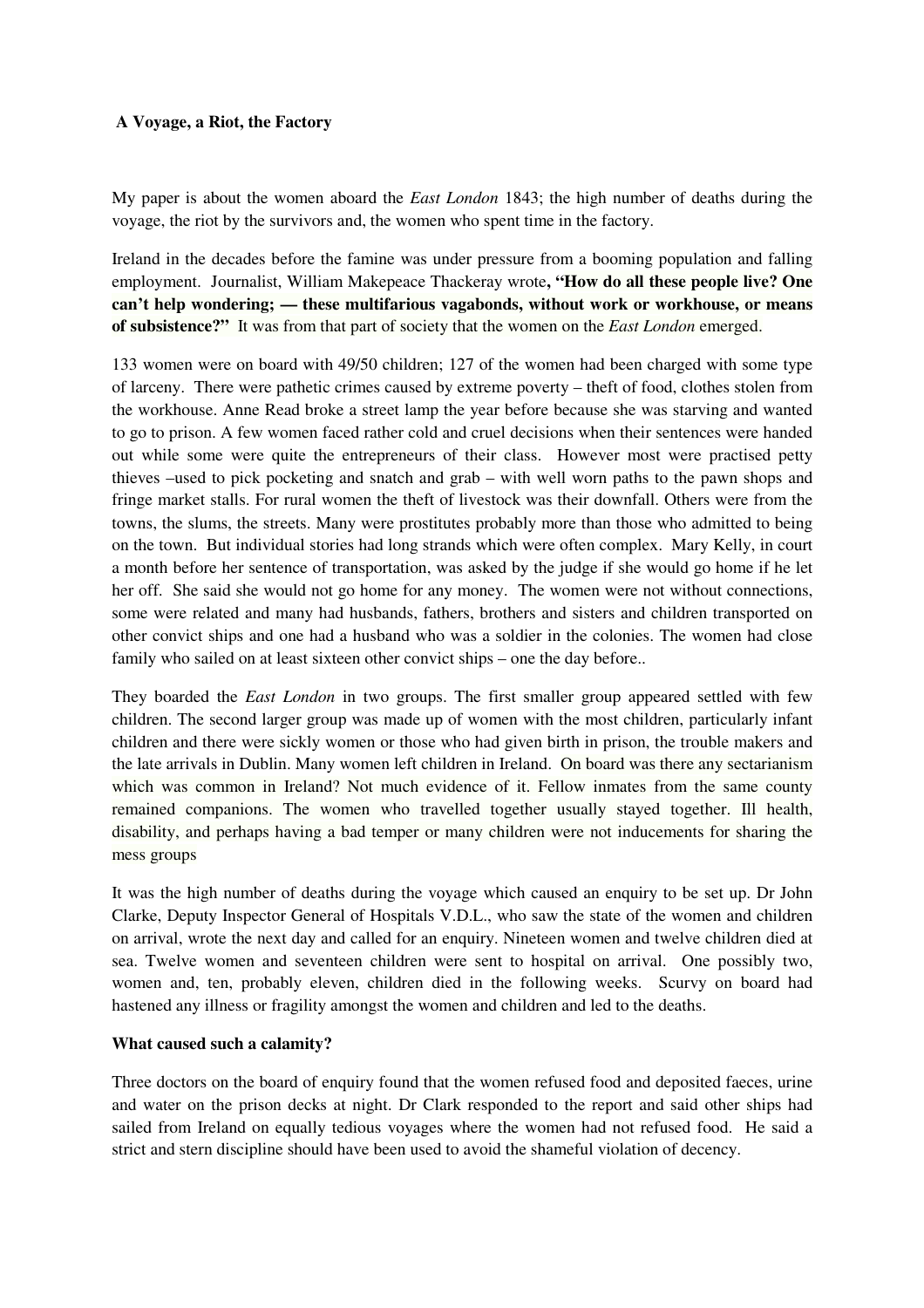The medical journal from the voyage gave some clues to what happened. Edward Caldwell was a surgeon of thirty-two years experience in the Royal Navy. His medical records showed he understood and practised the medical methods of the time and appeared to apply his knowledge to the sick women. However one entry said he imagined it possible that male convicts would keep the lower deck as men of the line but the female wet the deck at night. While he was a willing surgeon the role of superintendant may not have been quite to his liking especially being lumbered with Irish women convicts. He should have read Surgeon Robert Espie's words that the job of superintendant was no sinecure.

Then there was vagrant, Mary Healy. When Edward Caldwell visited the penitentiary at Grange Gorman he was told Mary Healy had been on a hunger strike and refused to eat food except what was pleasing to the palate and had colluded with others to join her. (Mary was in hospital before the ship sailed and died so was in no position to lead a hunger strike at sea). Bad weather in the first weeks caused sea sickness and many women lost their appetites. Edward Caldwell, probably influenced by what he heard about Mary Healy, believed the women deliberately refused to eat. And so he said that only the most deserving would get lemon juice the others having declined their food. As a result Scurvy appeared among the women. The surgeon of the John William Dare 1852 commented that women who had long periods in prison in Dublin showed signs of scurvy when they boarded so the lax discipline about the lemon juice on the *East London* had dire consequences; especially with women who had been many months in prison, had very young babies or had suffered from the effects of great poverty.

The early stages of scurvy cause extreme weakness, loss of appetite, diarrhoea and irritable behaviour. Throughout his journal, Edward Caldwell wrote that his patients had become indolent and careless or disagreeable and slothful. There was scurvy listed in the medical records of twelve women who died and symptoms in the descriptions of the illnesses of several others. The hospital was often full and sometimes dying women remained in their berths awaiting a vacancy. So many women and childrenvery weak and with diarrhoea- would have completely overwhelmed the water closet facilities on board.

On the other hand nineteen year-old Catherine Shaw, '**of very prepossessing appearance'**, according to Irish newspapers fell in love during the voyage. Her mariner came back to Hobart and married her within a year. If regulations were ignored for her and she was able to find comfort away from the squalor of the prison deck then I doubt she was the only one.

No enforcement of lemon juice, a necessary dietary requirement, no supervision or discipline about hygiene particularly at night and, liaisons with crew members suggest that the women were not closely regulated and were left to their own devices for much of the time. The surgeon had shrugged his shoulders about what was happening on the prison deck– they were women convicts and Irish ones at that! He simply looked after the sick. His life too was at a crossroads which may not have helped in the situation.

At the end of September when they arrived in Hobart only 100 women were fit. They must have welcomed the safety of the shore and the relief of being away from the stench and filth of the prison deck and the moans and needs of dying women and children. But they had witnessed suffering and death. They saw two attempts at suicide on board ship. They were surrounded by the distress of the children, the dying ones and those left orphaned by the voyage. Who stopped their cries and who helped feed them?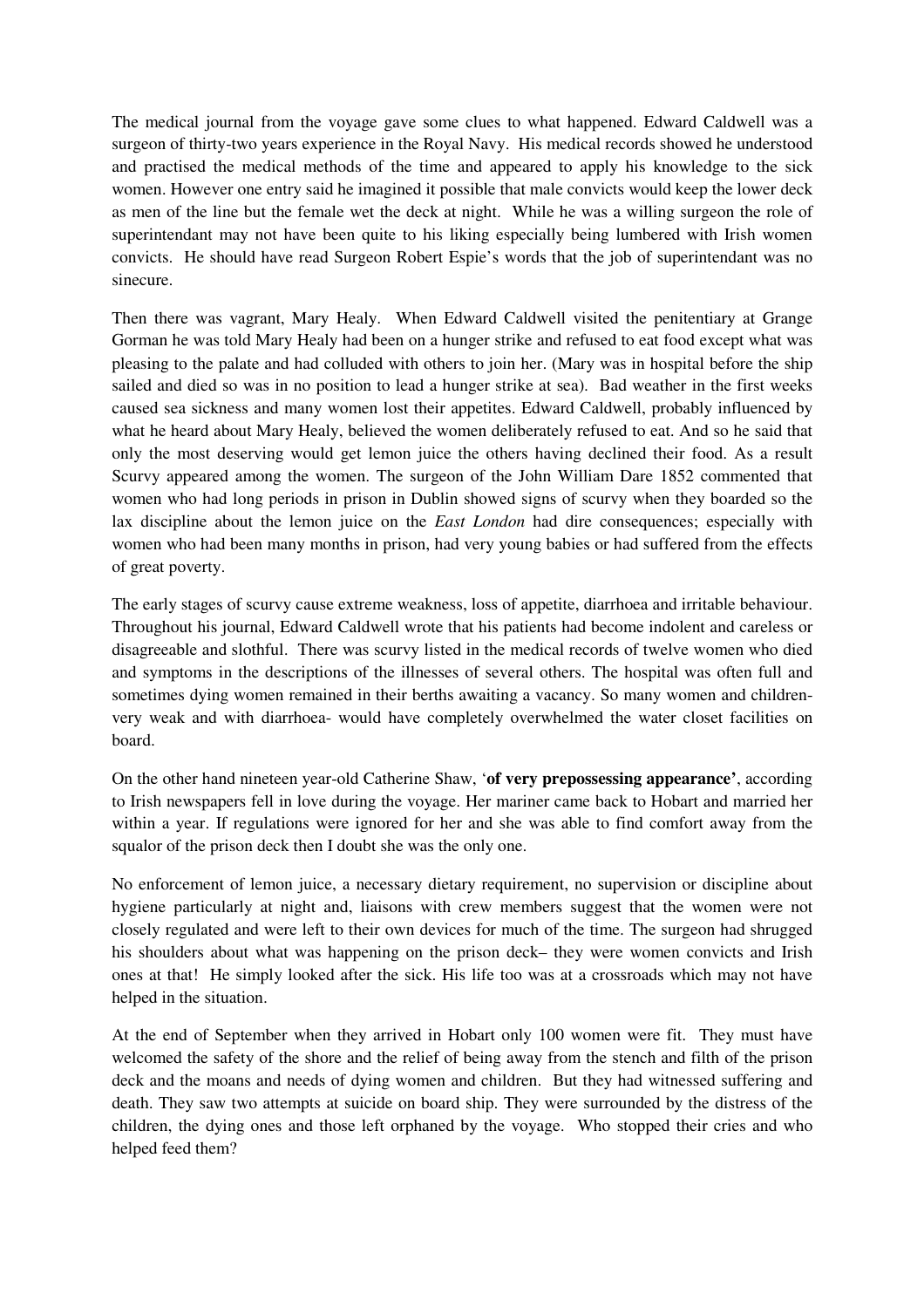Once disembarked the women went to Brickfields. Signs of unrest started with ten recorded incidents of insolence and gross insolence. In the New Year the women were at New Town Station and on 26 January their anger erupted into a riot. Mr Hestell, who started as warder on 10 January, a new broom and enthusiastic, said in his statement about the riot, **"I have assisted in mastering them and**  in their general management". Strict discipline and angry women who had witnessed so many deaths in terrible circumstances set the conditions for the riot. Trouble started in the days beforehand and two women were in solitary confinement at the time of the riot. On the day of the riot the women were 'excited', 'disordered', in a 'state of mutiny and making a great uproar'. Catherine Kemp/Thorpe (a street wise young lady from Bow Bridge Dublin) was the ringleader and was protected by others when warders tried to take her into custody. The women barricaded themselves in the station, smashed windows, used threatening language, broke down the wall to the bread store and took the bread. Brooms were wielded as weapons and a few slight injuries made to staff. Eventually reinforcements arrived and order was restored.

The main rioters appeared in court the next day and in the days that followed charges were laid against others for disorderly conduct and stealing the bread and later came charges against the women who broke down the dividing wall. As well as solitary confinement and imprisonment all had their probation extended. At least 20 women were involved and perhaps even more were present.

Eight women were immediately sent to Cascades to serve six months of their probation, some in separate cells. Ringleader Catherine Kemp when sentenced in Dublin, yelled out, "Must I leave my own country for nothing". She was a feisty spirit and well defended by her fellow prisoners, Catholic and Protestant, but that did not prevent her imprisonment. The attractive Catherine Shaw was also one of the women sent to Cascades. She had to wait until her time in the Factory was up before she could marry. They and their fellow rioters made a defiant group incarcerated in the Factory. Three of the main rioters (including the two Catherines) had shared a mess (perhaps only at times) with two women and their children who died and another sent to hospital. They had many reasons to be angry.

Over the years many women from the *East London* saw behind the walls of Cascades and some died there; babies were born and mothers fought in the nursery. The records tell few tales but some seep through. Ellen Cronin, in solitary confinement after the riot, got to know Cascades well over the years. She was there in 1846 and a week after her release she was charged with being 'improperly in company with the night watchman of the Female House of Correction while he was on duty'. She was sent off to the Launceston Factory well away from the friendly night watchman at Cascades.

Ann Dermody, described by the Irish prison authorities as having a sulky bad temper, did not improve in Hobart. In 1845 she was charged with disorderly conduct at the Factory for throwing a piece of bread at Mr McLeod's head and spent a further six months in prison. Again in 1846 she was charged with gross disorderly conduct for forcibly taking a loaf from matron's hand and gained another six month sentence. She was sent off to Launceston to cause further trouble.

Mary Reilly, a rural woman, was pregnant and in the Factory in 1849 when she was charged with having a shift which was torn up and, was sent to the cells for seven days. Two weeks later she was delivered of a still born child.

There were other *East London* women who gave birth in the Factory. And fighting in the nursery appeared a common charge for them. Elizabeth Higgins, Margaret Smith and Elizabeth Dunne who had twins, were sent back to the cells as punishment when each of them, in separate incidents, was involved in fights in the nursery.